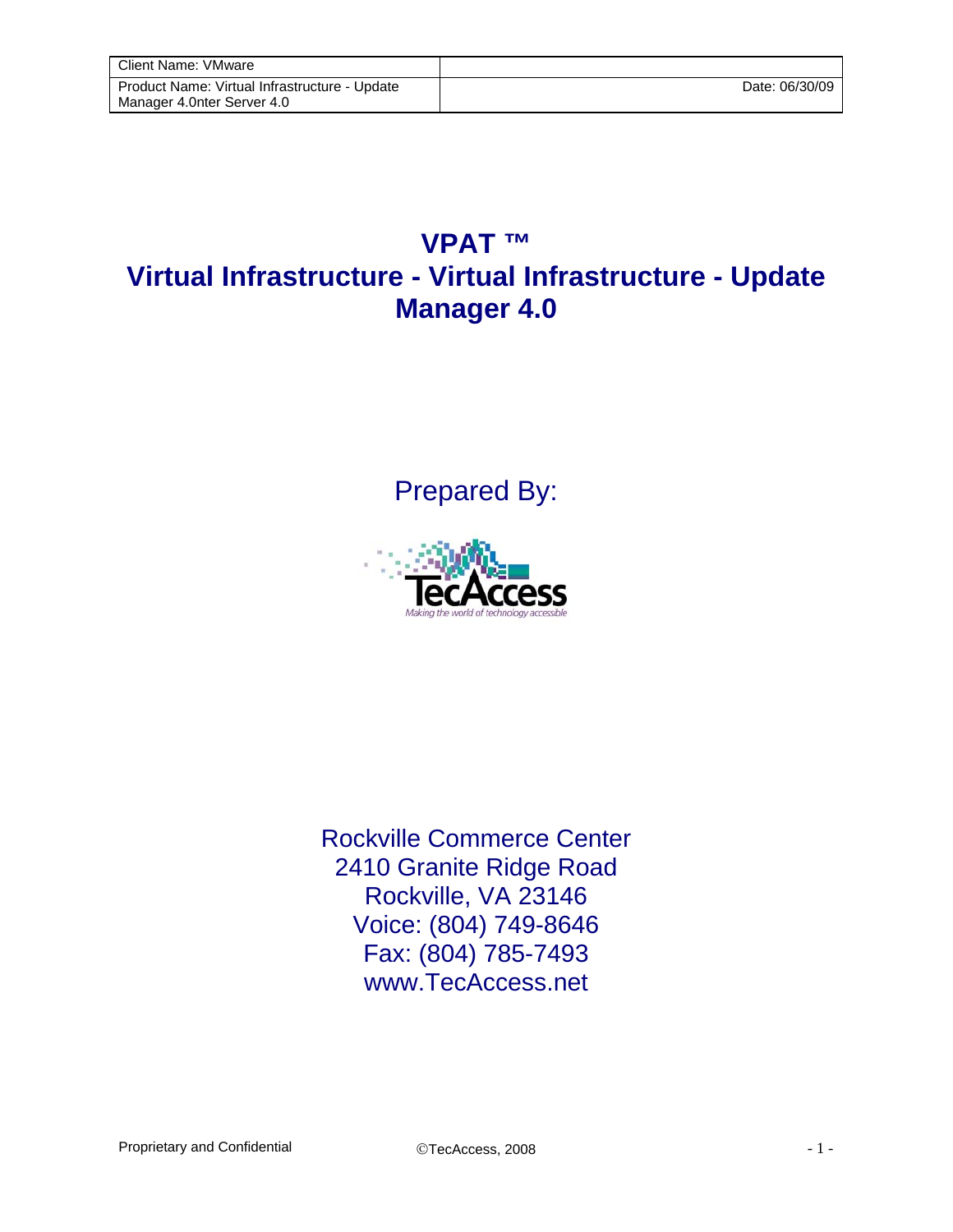## **VPAT**

**Product**: Virtual Infrastructure - Update Manager 4.0 **Contact for more information:** http://www.vmware.com **Date:** June, 2009

i.

| <b>Summary of Voluntary Product Accessibility Template</b>                      |                                              |                                                                 |  |
|---------------------------------------------------------------------------------|----------------------------------------------|-----------------------------------------------------------------|--|
| <b>Criteria</b>                                                                 | <b>Supporting</b><br><b>Features</b>         | <b>Remarks and Explanations</b>                                 |  |
| Section 1194.21 Software<br><b>Applications and Operating</b><br><b>Systems</b> | <b>Supports</b><br>with<br><b>Exceptions</b> | Please reference the attached<br>1194.21 section.               |  |
| Section 1194.22 Web-based<br>Internet Information and<br>Applications           | <b>Not</b><br>Applicable                     | This program is not accessed through<br>the Web.                |  |
| Section 1194.23<br><b>Telecommunications Products</b>                           | <b>Not</b><br>Applicable                     |                                                                 |  |
| Section 1194.24 Video and<br><b>Multimedia Products</b>                         | <b>Not</b><br>Applicable                     |                                                                 |  |
| Section 1194.25 Self-contained,<br><b>Closed Products</b>                       | <b>Not</b><br>Applicable                     |                                                                 |  |
| Section 1194.26 Desktop and<br><b>Portable Computers</b>                        | Not<br>Applicable                            |                                                                 |  |
| Section 1194.31 Functional<br>Performance Criteria                              | <b>Supports</b><br>with<br><b>Exceptions</b> | Please reference the attached<br>1194.21, and 1194.31 sections. |  |
| Section 1194.41 Information,<br>Documentation and Support                       | <b>Supports</b>                              | Please reference the attached<br>1194.41 section                |  |

| <b>Supporting Features (second column on VPAT)</b> |                                                                                                                                                                                  |  |
|----------------------------------------------------|----------------------------------------------------------------------------------------------------------------------------------------------------------------------------------|--|
| <b>Supports</b>                                    | Use this language when you determine the product<br>fully meets the letter and intent of the Criteria.                                                                           |  |
| <b>Supports with Exceptions</b>                    | Use this language when you determine the product<br>does not fully meet the letter and intent of the<br>Criteria, but provides some level of access relative<br>to the Criteria. |  |
| <b>Supports through Equivalent</b>                 | Use this language when you have identified an                                                                                                                                    |  |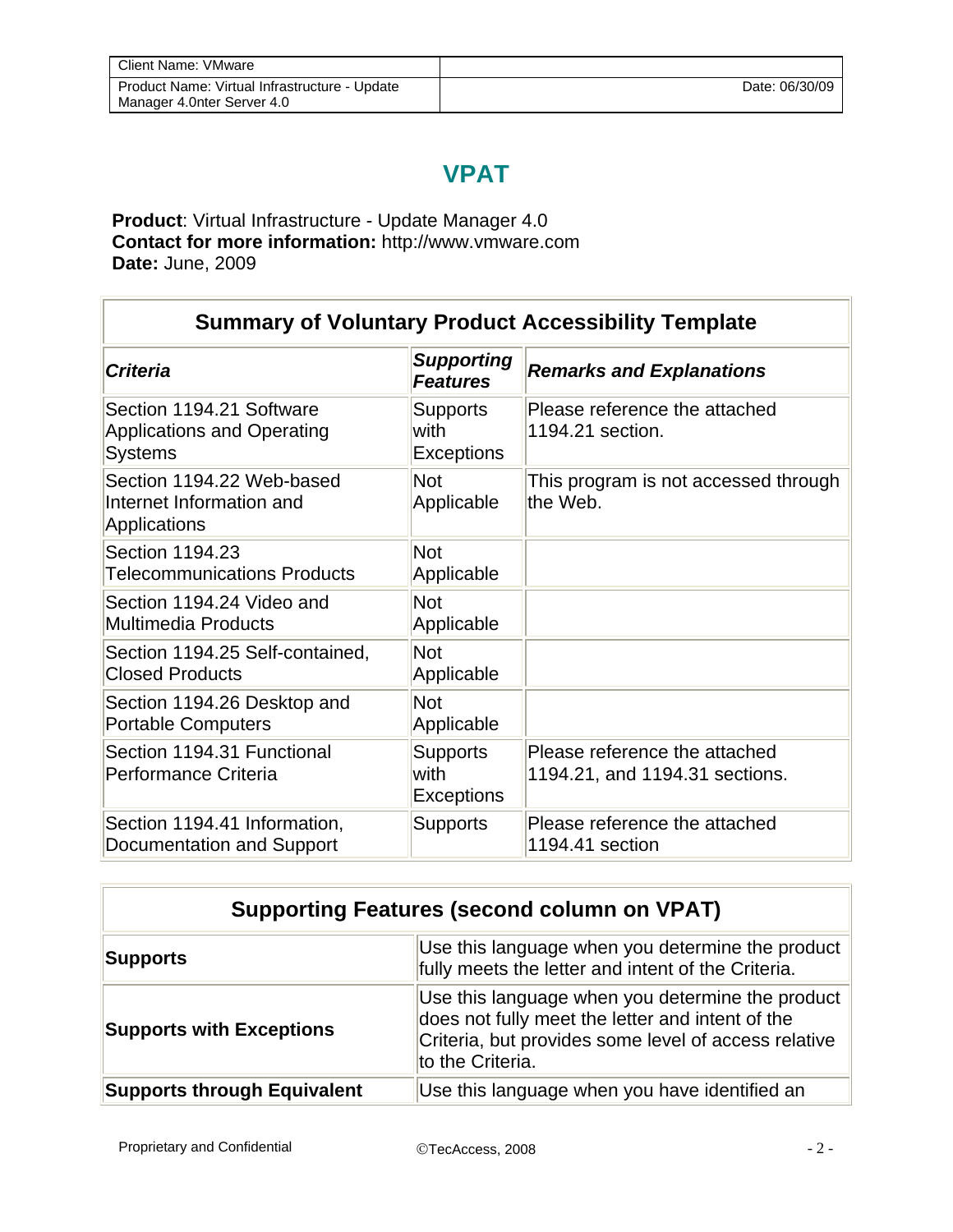| <b>Client Name: VMware</b>                                                  |                |
|-----------------------------------------------------------------------------|----------------|
| Product Name: Virtual Infrastructure - Update<br>Manager 4.0nter Server 4.0 | Date: 06/30/09 |

| Facilitation                                                        | alternate way to meet the intent of the Criteria or<br>when the product does not fully meet the intent of<br>the Criteria.                                                                                                                                                                                                                   |
|---------------------------------------------------------------------|----------------------------------------------------------------------------------------------------------------------------------------------------------------------------------------------------------------------------------------------------------------------------------------------------------------------------------------------|
| <b>Supports when combined with</b><br><b>Compatible AT</b>          | Use this language when you determine the product<br>fully meets the letter and intent of the Criteria when<br>used in combination with Compatible AT. For<br>example, many software programs can provide<br>speech output when combined with a compatible<br>screen reader (commonly used assistive<br>technology for people who are blind). |
| <b>Does not Support</b>                                             | Use this language when you determine the product<br>does not meet the letter or intent of the Criteria.                                                                                                                                                                                                                                      |
| <b>Not Applicable</b>                                               | Use this language when you determine that the<br>Criteria do not apply to the specific product.                                                                                                                                                                                                                                              |
| Not Applicable - Fundamental<br><b>Alteration Exception Applies</b> | Use this language when you determine a<br>Fundamental Alteration of the product would be<br>required to meet the Criteria (see the access board<br>standards for the definition of "fundamental<br>alteration").                                                                                                                             |

## **1194.21 Software Applications and Operating Systems**

| <b>Criteria</b>                                                                                                                                                                                                                            | <b>Supporting</b><br><b>Features</b>         | <b>Remarks and explanations</b>                                                                                                                                                                                                                                                                                       |
|--------------------------------------------------------------------------------------------------------------------------------------------------------------------------------------------------------------------------------------------|----------------------------------------------|-----------------------------------------------------------------------------------------------------------------------------------------------------------------------------------------------------------------------------------------------------------------------------------------------------------------------|
| (a) When software is designed to<br>run on a system that has a<br>keyboard, product functions shall<br>be executable from a keyboard<br>where the function itself or the<br>result of performing a function can<br>be discerned textually. | <b>Supports</b><br>with<br><b>Exceptions</b> | The Windows based GUI accessed<br>through the VMware vSphere client<br>4.0 allows a good deal of keyboard<br>accessibility. Buttons in the main<br>interface can be reached via the tab<br>key, menus can be activated and<br>chosen, and items such as the "Hosts"<br>and Clusters" can be used via the<br>keyboard. |
|                                                                                                                                                                                                                                            |                                              | However, exceptions also exist.<br>Virtual Infrastructure - Update<br>Manager 4.0place focus on these<br>buttons, they cannot be activated via<br>the Enter or Space keys, which is the<br>Windows standard.<br>Many links of dialogs such as those                                                                   |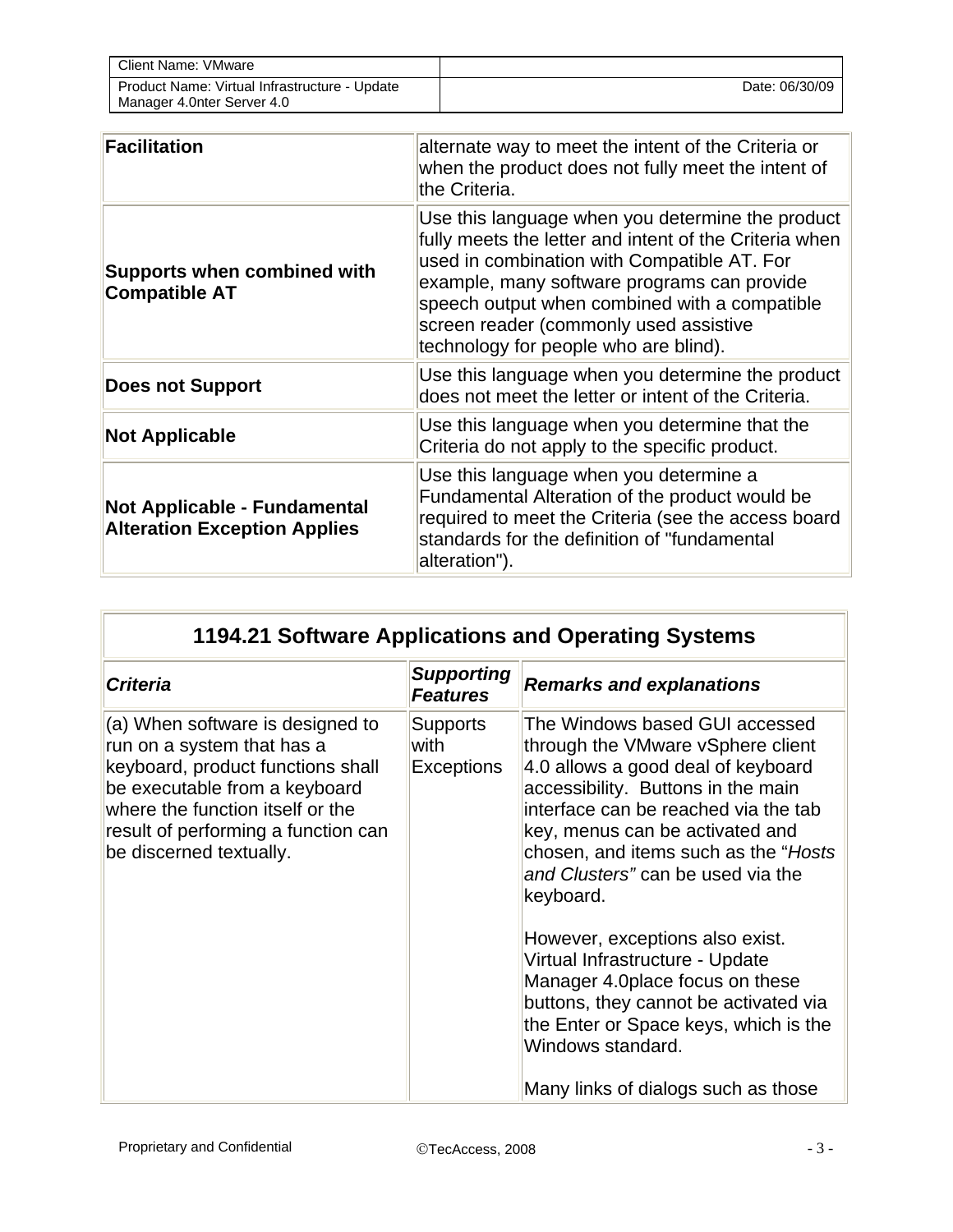| Client Name: VMware                                                         |                |
|-----------------------------------------------------------------------------|----------------|
| Product Name: Virtual Infrastructure - Update<br>Manager 4.0nter Server 4.0 | Date: 06/30/09 |

|                                                                                                                                                                                                                                                                                                                                                                                                                                                                                                                                                                                                   |                                              | found on the Configuration screen<br>accessed through the Update<br>Manager screen cannot be accessed<br>or activated via the keyboard; an<br>example is "Settings.".                                                                                                                                                                                                                                                                                                                |
|---------------------------------------------------------------------------------------------------------------------------------------------------------------------------------------------------------------------------------------------------------------------------------------------------------------------------------------------------------------------------------------------------------------------------------------------------------------------------------------------------------------------------------------------------------------------------------------------------|----------------------------------------------|--------------------------------------------------------------------------------------------------------------------------------------------------------------------------------------------------------------------------------------------------------------------------------------------------------------------------------------------------------------------------------------------------------------------------------------------------------------------------------------|
| (b) Applications shall not disrupt or<br>disable activated features of other<br>products that are identified as<br>accessibility features, where those<br>features are developed and<br>documented according to industry<br>standards. Applications also shall<br>not disrupt or disable activated<br>features of any operating system<br>that are identified as accessibility<br>features where the application<br>programming interface for those<br>accessibility features has been<br>documented by the manufacturer of<br>the operating system and is<br>available to the product developer. | <b>Supports</b><br>with<br><b>Exceptions</b> | Virtual Infrastructure - Update<br>Manager 4.0 does interrupt or disable<br>assistive technology or assistive<br>technology features. An example of<br>this is the locking of the focus on<br>selected screens such as the<br><b>Configuration Screen accessed</b><br>through the individual Hosts screen<br>See 1194.21 (a)                                                                                                                                                         |
| . (c) A well-defined on-screen<br>indication of the current focus shall<br>be provided that moves among<br>interactive interface elements as<br>the input focus changes. The focus<br>shall be programmatically exposed<br>so that Assistive Technology can<br>track focus and focus changes.                                                                                                                                                                                                                                                                                                     | <b>Supports</b><br>with<br><b>Exceptions</b> | Assistive technology can track focus<br>changes and determine what<br>interactive interface element has the<br>current focus in many cases. Focus<br>can also be tracked visually in many<br>cases<br>However, the focus moves to areas<br>without text displayed on the screen<br>and they will be read aloud by screen<br>readers and do not represent items on<br>the screen. An example of this is on<br>the Configuration screen accessed<br>through the Update Manager screen. |
| (d) Sufficient information about a<br>user interface element including the<br>identity, operation and state of the<br>element shall be available to<br>Assistive Technology. When an<br>image represents a program<br>element, the information conveyed                                                                                                                                                                                                                                                                                                                                           | <b>Supports</b><br>with<br><b>Exceptions</b> | Many controls have sufficient<br>information for identifying them<br>including name, role, state and value<br>information provided through<br>Microsoft Active Accessibility (MSAA).<br>However, controls do exist that do not                                                                                                                                                                                                                                                       |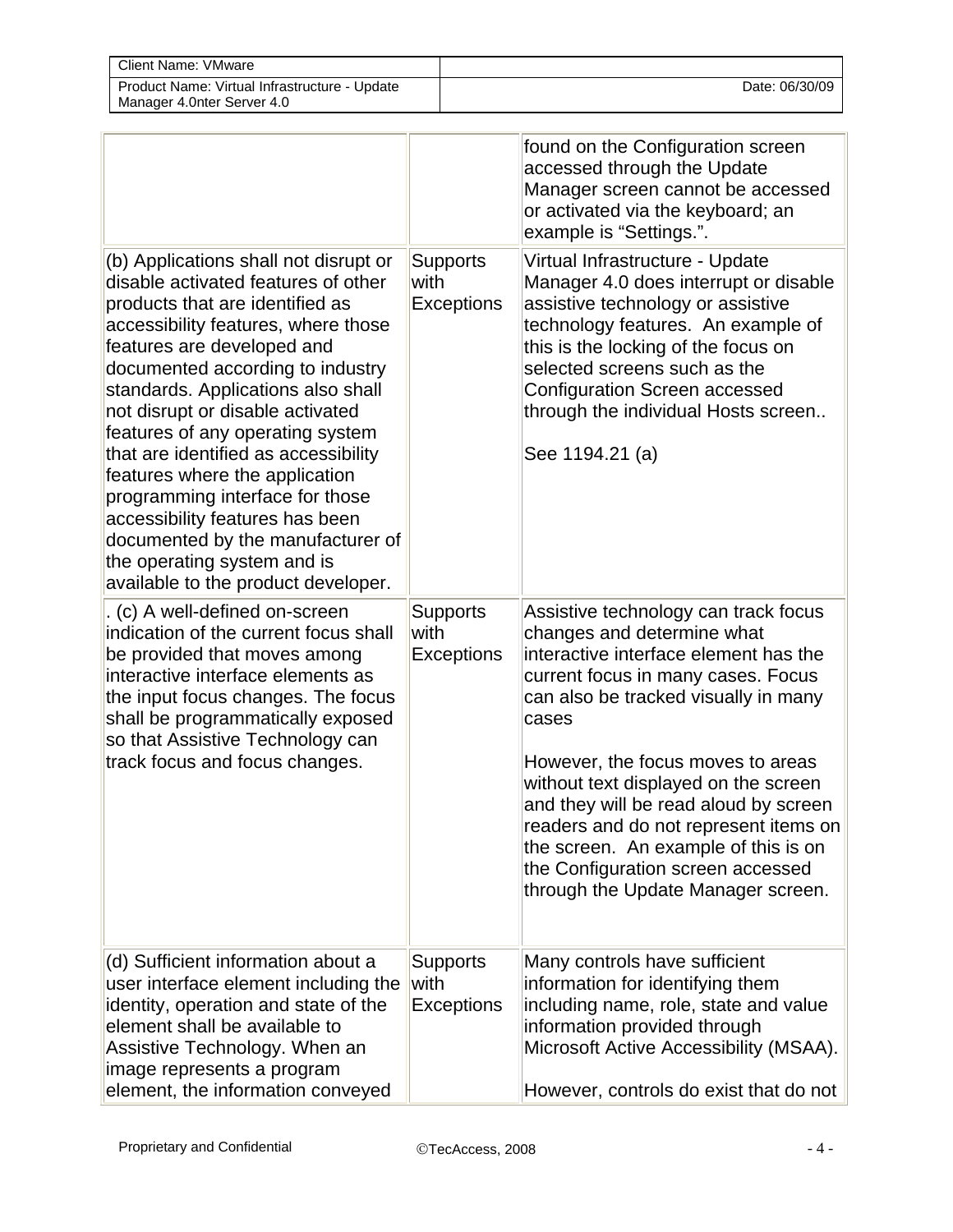| Client Name: VMware                                                         |                |
|-----------------------------------------------------------------------------|----------------|
| Product Name: Virtual Infrastructure - Update<br>Manager 4.0nter Server 4.0 | Date: 06/30/09 |

| by the image must also be available<br>in text.                                                                                                                                                                                           |                                       | have identifying information that<br>assistive technology can use. An<br>example is the Edit box labeled<br>"SOAP Port" found in the<br>Configuration tab of the accessed<br>through the Update Manager screen.<br>Some controls which are links or<br>buttons are not identified as<br>interactive interface elements through<br>the Role property of MSAA. An<br>example of this is some of the links<br>under the "Settings" section of the<br>Configuration screen. |
|-------------------------------------------------------------------------------------------------------------------------------------------------------------------------------------------------------------------------------------------|---------------------------------------|-------------------------------------------------------------------------------------------------------------------------------------------------------------------------------------------------------------------------------------------------------------------------------------------------------------------------------------------------------------------------------------------------------------------------------------------------------------------------|
| (e) When bitmap images are used<br>to identify controls, status<br>indicators, or other programmatic<br>elements, the meaning assigned to<br>those images shall be consistent<br>throughout an application's<br>performance.              | <b>Supports</b>                       | Image meaning is consistent.                                                                                                                                                                                                                                                                                                                                                                                                                                            |
| (f) Textual information shall be<br>provided through operating system<br>functions for displaying text. The<br>minimum information that shall be<br>made available is text content, text<br>input caret location, and text<br>attributes. | <b>Supports</b><br>with<br>Exceptions | Text is available through the operating<br>system and assistive technology<br>including Assistive Technology can<br>read it in many cases, however there<br>are examples when text is not being<br>read<br>An example of this are some of the<br>links under the "Settings section of the<br>Configuration screen<br>See 1194.21 (d)                                                                                                                                    |
| (g) Applications shall not override<br>user selected contrast and color<br>selections and other individual<br>display attributes.                                                                                                         | <b>Supports</b><br>with<br>Exceptions | Virtual Infrastructure - Update<br>Manager 4.0 does not honor or extend<br>all Windows high contrast or large font<br>settings.<br>See Example in Deliverable<br><b>Document</b>                                                                                                                                                                                                                                                                                        |
| (h) When animation is displayed,<br>the information shall be displayable<br>in at least one non-animated                                                                                                                                  | <b>Not</b><br>Applicable              | Animation is not used.                                                                                                                                                                                                                                                                                                                                                                                                                                                  |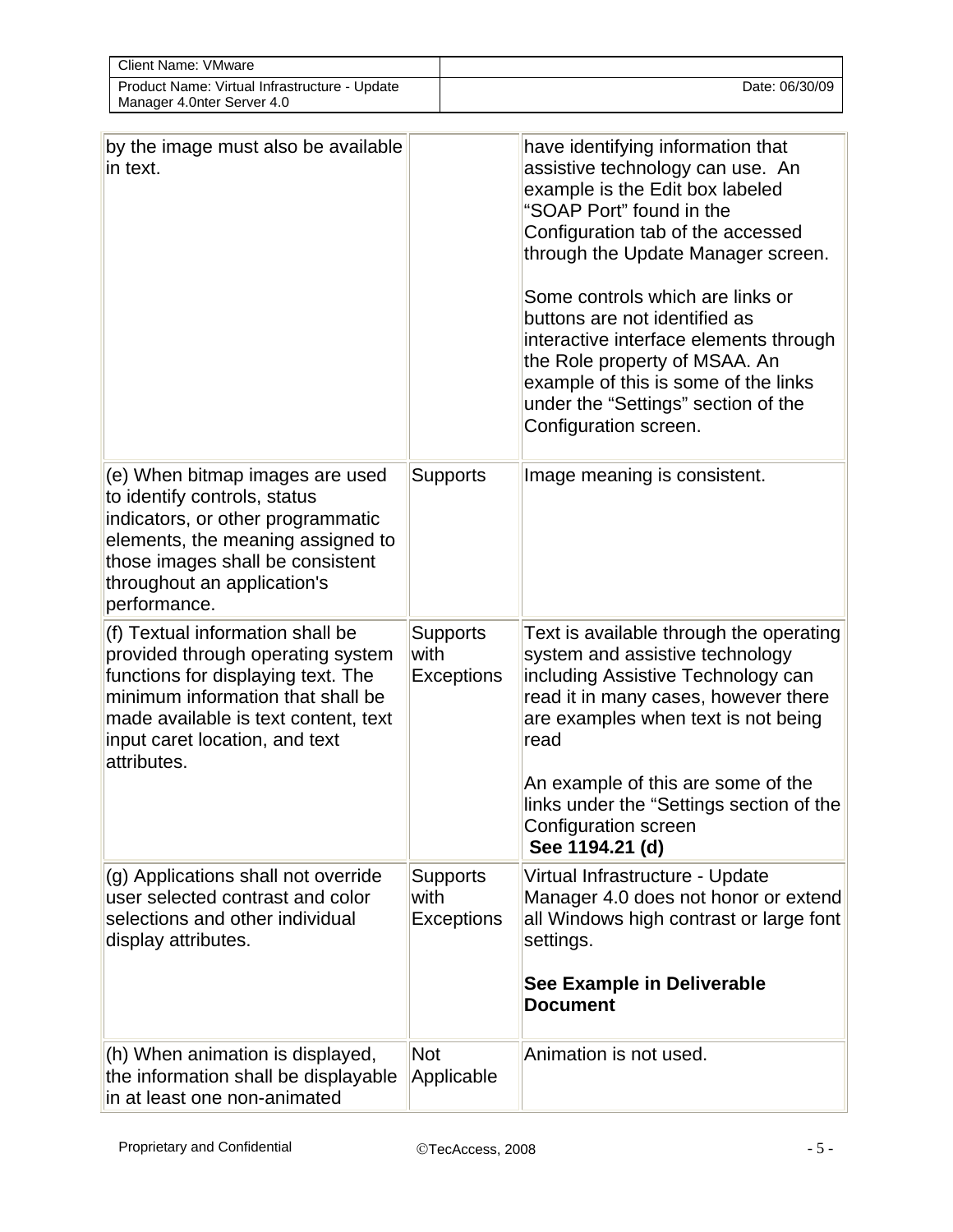| Client Name: VMware                                                         |                |
|-----------------------------------------------------------------------------|----------------|
| Product Name: Virtual Infrastructure - Update<br>Manager 4.0nter Server 4.0 | Date: 06/30/09 |

| presentation mode at the option of<br>the user.                                                                                                                                                                                                                  |                                              |                                                                                                                                                                                                                                                                                                                                                              |
|------------------------------------------------------------------------------------------------------------------------------------------------------------------------------------------------------------------------------------------------------------------|----------------------------------------------|--------------------------------------------------------------------------------------------------------------------------------------------------------------------------------------------------------------------------------------------------------------------------------------------------------------------------------------------------------------|
| (i) Color coding shall not be used as<br>the only means of conveying<br>information, indicating an action,<br>prompting a response, or<br>distinguishing a visual element.                                                                                       | Supports<br>with<br>exceptions               | The page tabs are displayed in a dark<br>grey and the currently selected tab is<br>white without any text equivalent. See<br>1194.21(q)                                                                                                                                                                                                                      |
| (j) When a product permits a user to<br>adjust color and contrast settings, a<br>variety of color selections capable<br>of producing a range of contrast<br>levels shall be provided.                                                                            | Not<br>Applicable                            | The Windows based GUI accessed<br>through the VMware vSphere client<br>4.0 does not permit a user to adjust<br>color or contrast settings.<br>See 1194.21(g)                                                                                                                                                                                                 |
| (k) Software shall not use flashing<br>or blinking text, objects, or other<br>elements having a flash or blink<br>frequency greater than 2 Hz and<br>lower than 55 Hz.                                                                                           | <b>Supports</b>                              | Blinking and flashing does not occur<br>in the prohibited range.                                                                                                                                                                                                                                                                                             |
| (I) When electronic forms are used,<br>the form shall allow people using<br>Assistive Technology to access the<br>information, field elements, and<br>functionality required for completion<br>and submission of the form,<br>including all directions and cues. | <b>Supports</b><br>with<br><b>Exceptions</b> | Many controls have sufficient<br>information for identifying them<br>including name, role, state and value<br>information provided through<br>Microsoft Active Accessibility (MSAA).<br>Some controls which are links or<br>buttons are not identified as<br>interactive interface elements through<br>the Role property of MSAA.<br>See 1194.21 (d) and (f) |

## **1194.31 Functional performance criteria**

| <b>Criteria</b>                                                                                                                                                                                                                              | <b>Supporting</b><br><b>Features</b>         | <b>Remarks and explanations</b>                                                                                                                                                                                             |
|----------------------------------------------------------------------------------------------------------------------------------------------------------------------------------------------------------------------------------------------|----------------------------------------------|-----------------------------------------------------------------------------------------------------------------------------------------------------------------------------------------------------------------------------|
| (a) At least one mode of operation<br>and information retrieval that does<br>not require user vision shall be<br>provided, or support for assistive<br>technology used by people who are<br>blind or visually impaired shall be<br>provided. | <b>Supports</b><br>with<br><b>Exceptions</b> | Virtual Infrastructure - Update<br>Manager 4.0 has some limitations that<br>do not allow full support for screen<br>reader assistive technology. Please<br>reference the included 1194.21<br>Sections for specific details. |
| $($ b) At least one mode of operation<br>and information retrieval that does                                                                                                                                                                 | <b>Supports</b><br>with                      | Screen magnifiers do work with Virtual<br>Infrastructure - vCenter Server 4.0.                                                                                                                                              |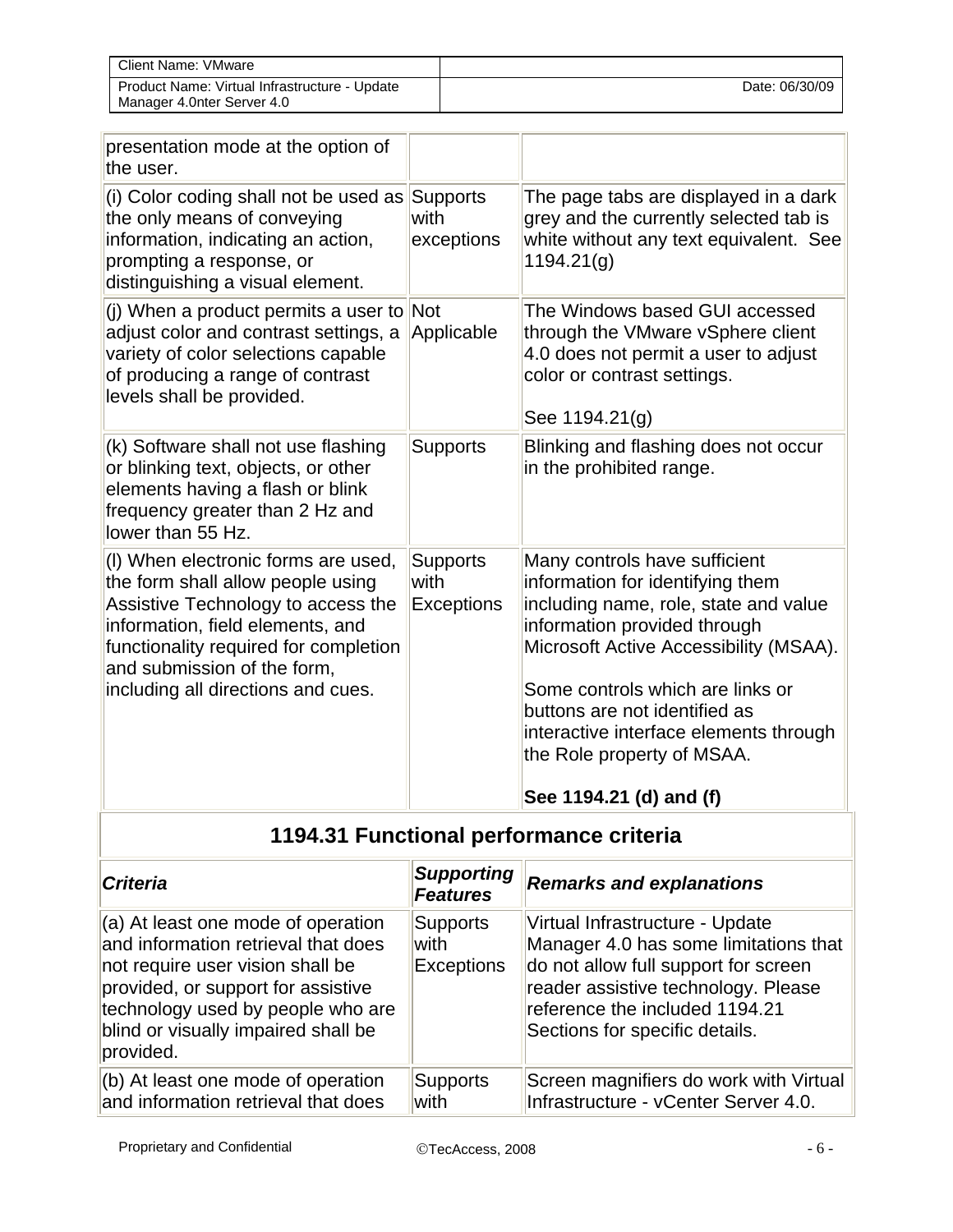| Client Name: VMware                                                         |                |
|-----------------------------------------------------------------------------|----------------|
| Product Name: Virtual Infrastructure - Update<br>Manager 4.0nter Server 4.0 | Date: 06/30/09 |

| not require visual acuity greater than<br>20/70 shall be provided in audio and<br>enlarged print output working<br>together or independently, or<br>support for assistive technology<br>used by people who are visually<br>impaired shall be provided.       | exceptions                                   | Virtual Infrastructure - vCenter Server<br>4.0 does not honor all Windows color<br>and high contrast settings.<br>Please reference the included 1194.21<br>section for specific details. |
|--------------------------------------------------------------------------------------------------------------------------------------------------------------------------------------------------------------------------------------------------------------|----------------------------------------------|------------------------------------------------------------------------------------------------------------------------------------------------------------------------------------------|
| (c) At least one mode of operation<br>and information retrieval that does<br>not require user hearing shall be<br>provided, or support for assistive<br>technology used by people who are<br>deaf or hard of hearing shall be<br>provided.                   | <b>Supports</b>                              | Hearing is not required.                                                                                                                                                                 |
| (d) Where audio information is<br>important for the use of a product, at<br>least one mode of operation and<br>information retrieval shall be<br>provided in an enhanced auditory<br>fashion, or support for assistive<br>hearing devices shall be provided. | <b>Not</b><br>Applicable                     | Audio is not present.                                                                                                                                                                    |
| (e) At least one mode of operation<br>and information retrieval that does<br>not require user speech shall be<br>provided, or support for assistive<br>technology used by people with<br>disabilities shall be provided.                                     | <b>Supports</b>                              | User speech is not required.                                                                                                                                                             |
| (f) At least one mode of operation<br>and information retrieval that does<br>not require fine motor control or<br>simultaneous actions and that is<br>operable with limited reach and<br>strength shall be provided.                                         | <b>Supports</b><br>with<br><b>Exceptions</b> | Some user interface elements are not<br>keyboard accessible. Please refer to<br>1194.21 for details.                                                                                     |

| <b>Criteria</b>                                                                                               | Supporting<br>Features | <b>Remarks and explanations</b>                                                                                                                          |
|---------------------------------------------------------------------------------------------------------------|------------------------|----------------------------------------------------------------------------------------------------------------------------------------------------------|
| (a) Product support<br>documentation provided to<br>end-users shall be made<br>available in alternate formats | Supports               | Upon request, Product support<br>documentation shall be made available<br>in other printed or online formats that<br>VMware has available at the time of |
| upon request, at no additional                                                                                |                        | the request, at no additional charge.                                                                                                                    |